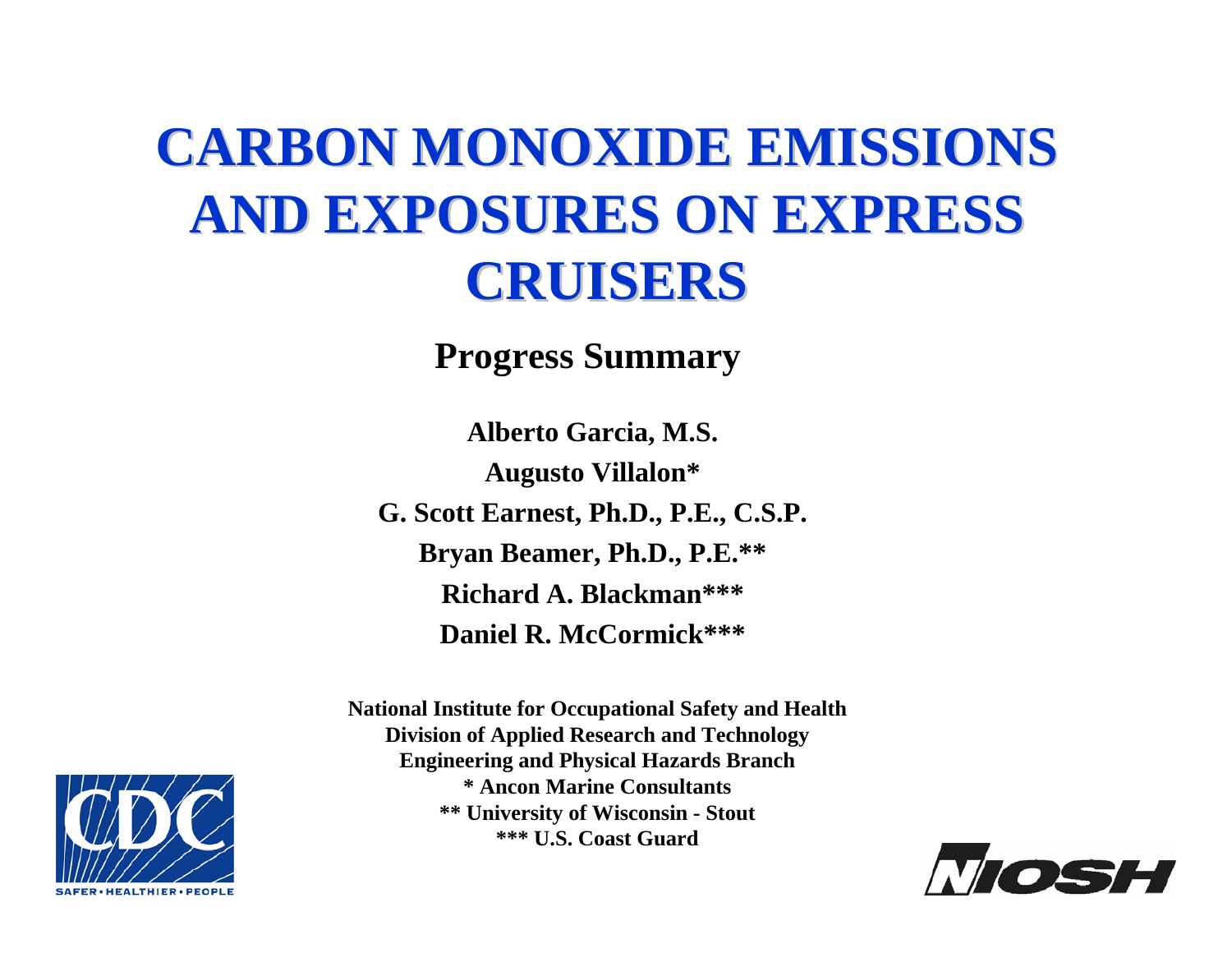## **BOAT DETAILS BOAT DETAILS**

| <b>Boat</b>    | Length | <b>Engines</b>         | <b>Exhaust</b>                 | <b>Generator</b>       |
|----------------|--------|------------------------|--------------------------------|------------------------|
|                | 31'    | Twin Volvo Penta 8.1 L | <b>Through Hub</b>             | Gas 120 v 7.3KW Kohler |
| 2 <sup>1</sup> | 30'    | Twin Mercruiser 5.0 L  | Through Hub                    | Gas 120 v 5.0KW Kohler |
| 3              | 40'    | Twin Mercruiser 8.1 L  | Sides and<br><b>Underwater</b> | Gas 120 v 7.3KW Kohler |
| $4^*$          | 37'    | Twin Mercruiser 8.1 L  | <b>Through Transom</b>         | Gas 120 v 7.3KW Kohler |
| 5              | 33'    | Twin Volvo Penta 5.7 L | Through Hub                    | Gas 120 v 5.0KW Kohler |
| 6              | 36'    | Twin Mercruiser 8.1 L  | Sides and<br>Underwater        | Gas 120 v 7.3KW Kohler |



Boat 4 equipped with both through transom and through hub (underw ater) exhaust, selectable by the operator \*

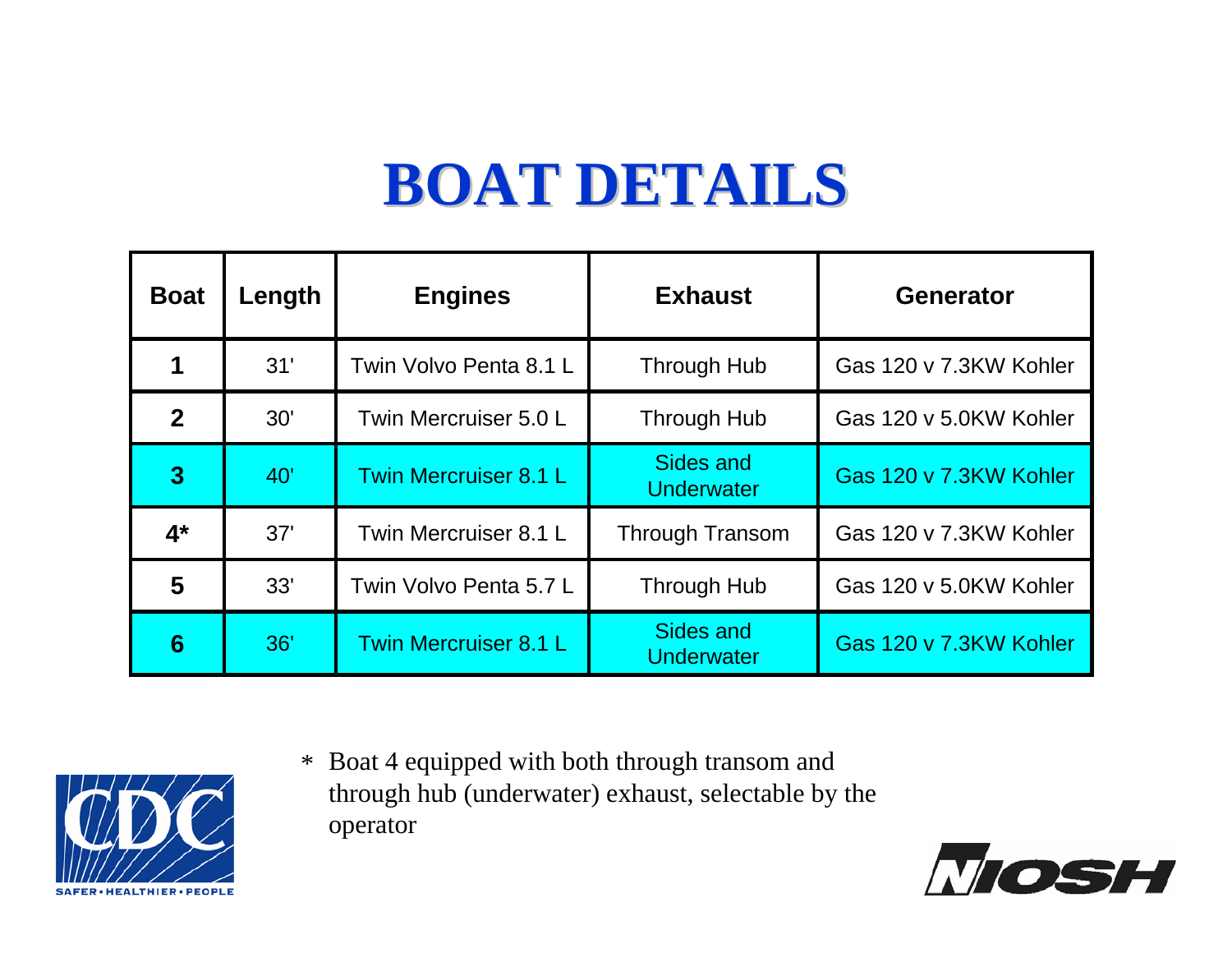## **METHODS METHODS**

- Evaluations typically took several hours for each boat.
- •CO monitors and stop watches were synchronized with computer's clock to accurately correlate each test with downloaded data.
- CO monitors were placed at various locations on the boat.
- •Air sampling occurred while boat was stationary and moving.
- While moving, boat speed and relative wind speed was measured and recorded.
- $\bullet$ Smoke tests were performed while stationary and moving.
- $\bullet$ Temperature and relative humidity were measured every time a new run was initiated.
- All warning labels were inspected.



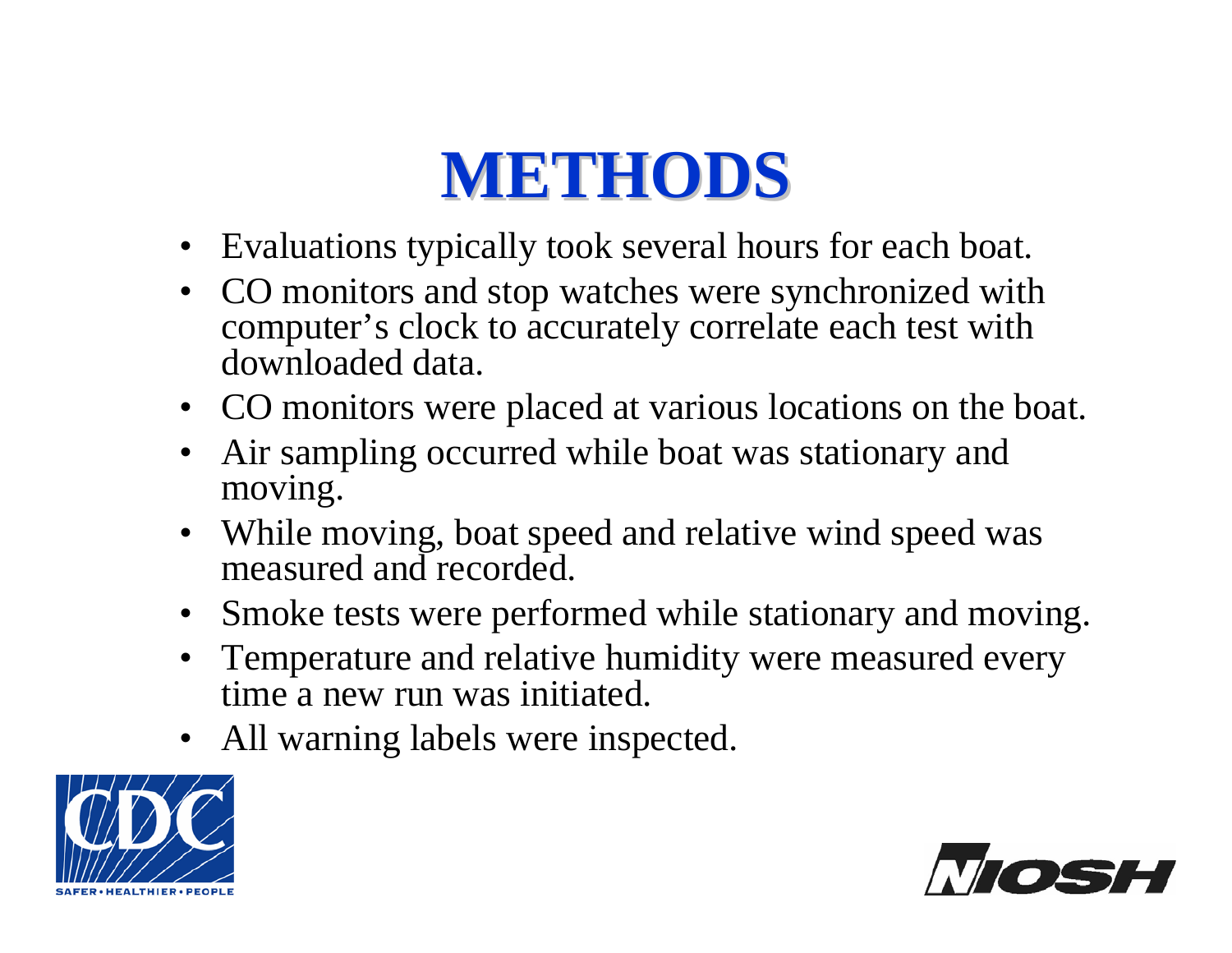#### **TEST MATRIX TEST MATRIX**

| <b>Stationary or Underway</b> | <b>Condition</b>                                                                                      | <b>Condition</b>                       |  |
|-------------------------------|-------------------------------------------------------------------------------------------------------|----------------------------------------|--|
| Stationary (at slip)          | Generator on                                                                                          | Generator and propulsion<br>engines on |  |
| Stationary (on water)         | Generator on                                                                                          | Generator and propulsion<br>engines on |  |
| Idle speed                    | With canvas under 2-3 configurations such as - all up,<br>side curtains off, only bimini top up, etc. |                                        |  |
| 2 mid-range speeds            | With canvas under 2-3 configurations such as - all up,<br>side curtains off, only bimini top up, etc. |                                        |  |
| Open throttle                 | With canvas under 2-3 configurations such as - all up,<br>side curtains off, only bimini top up, etc. |                                        |  |



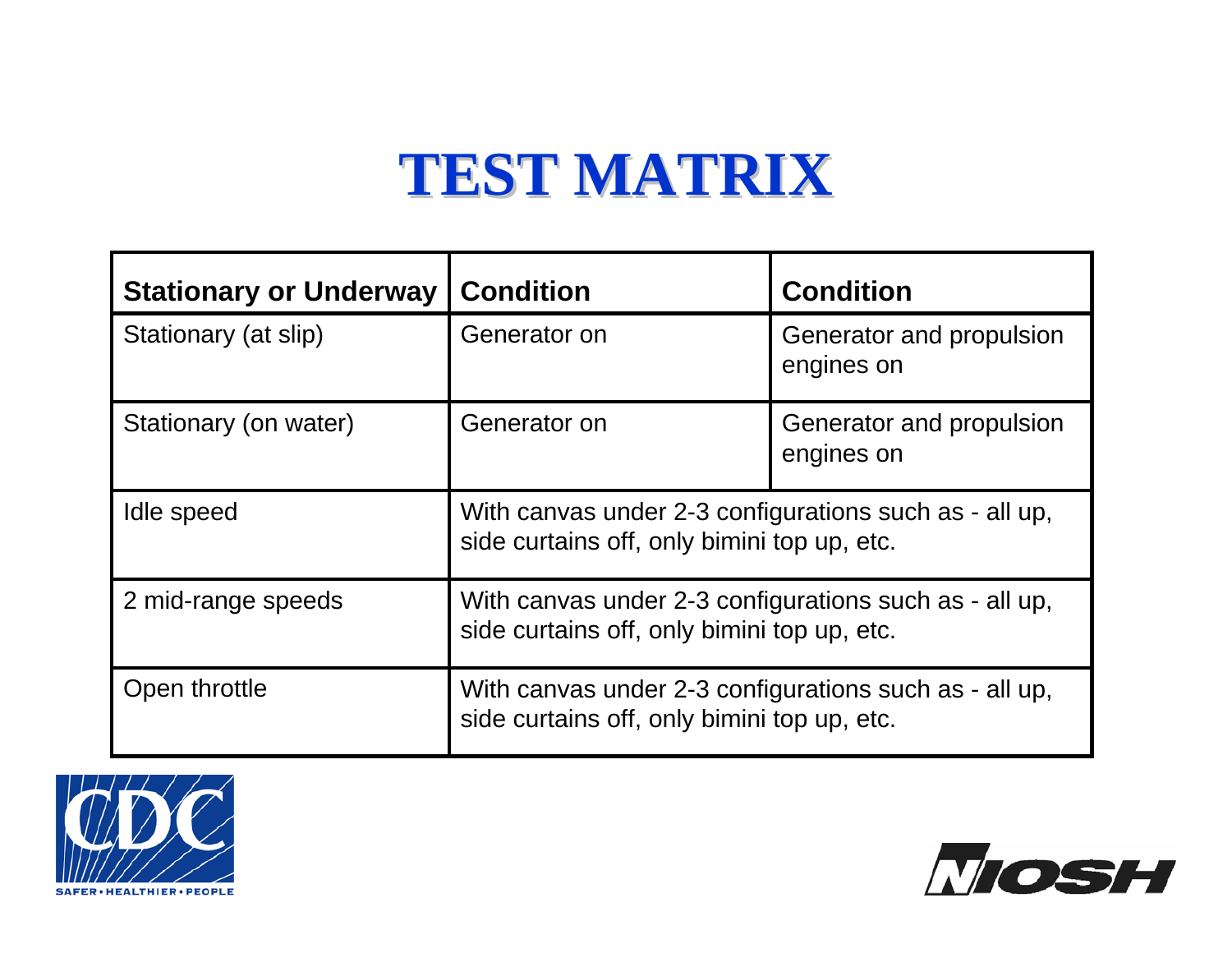# **TYPICAL SAMPLE LOCATIONS LOCATIONS**



**Not to Scale**



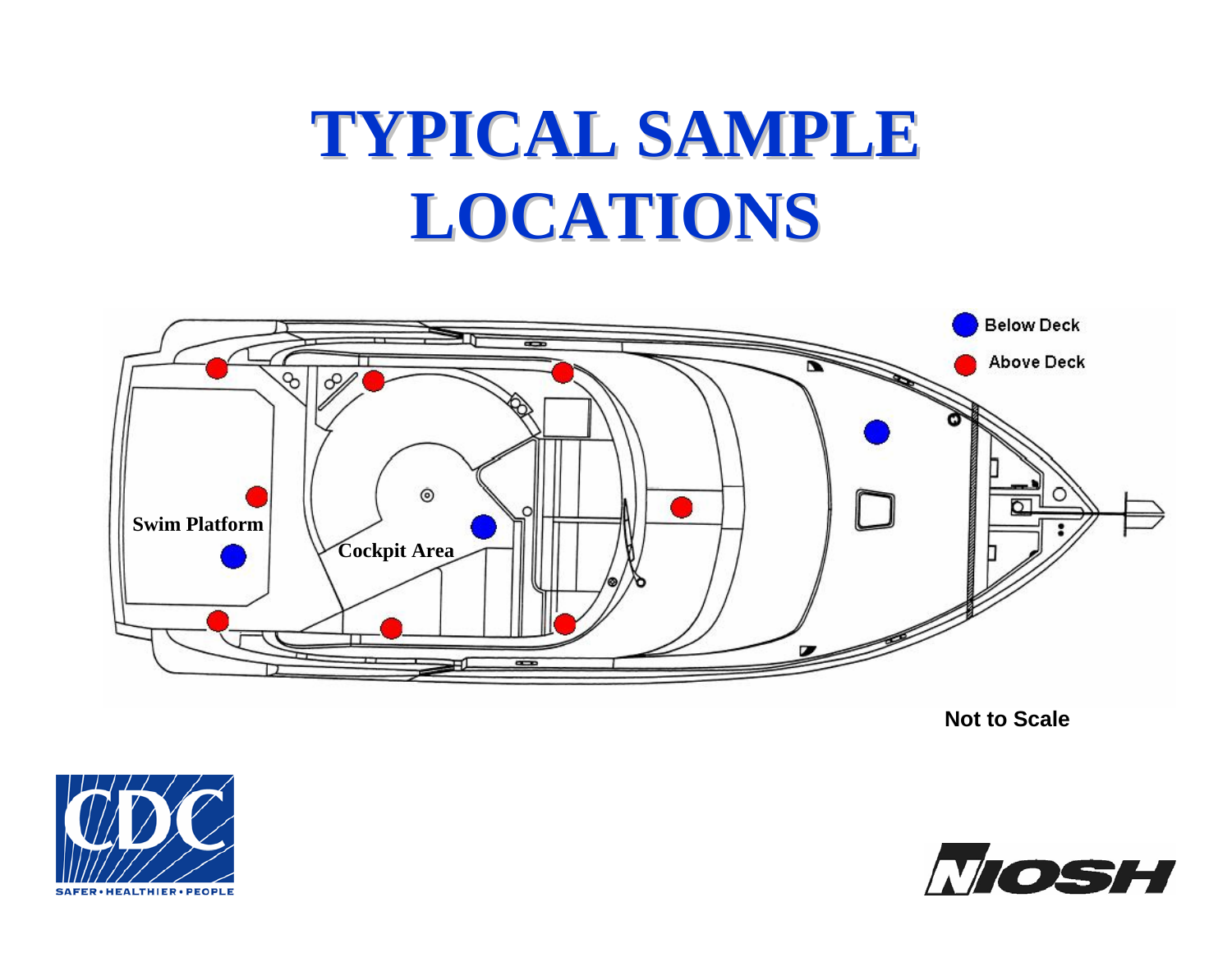#### **RESULTS BOAT 4 RESULTS BOAT 4 (Canvas Fully Deployed) (Canvas Fully Deployed)**



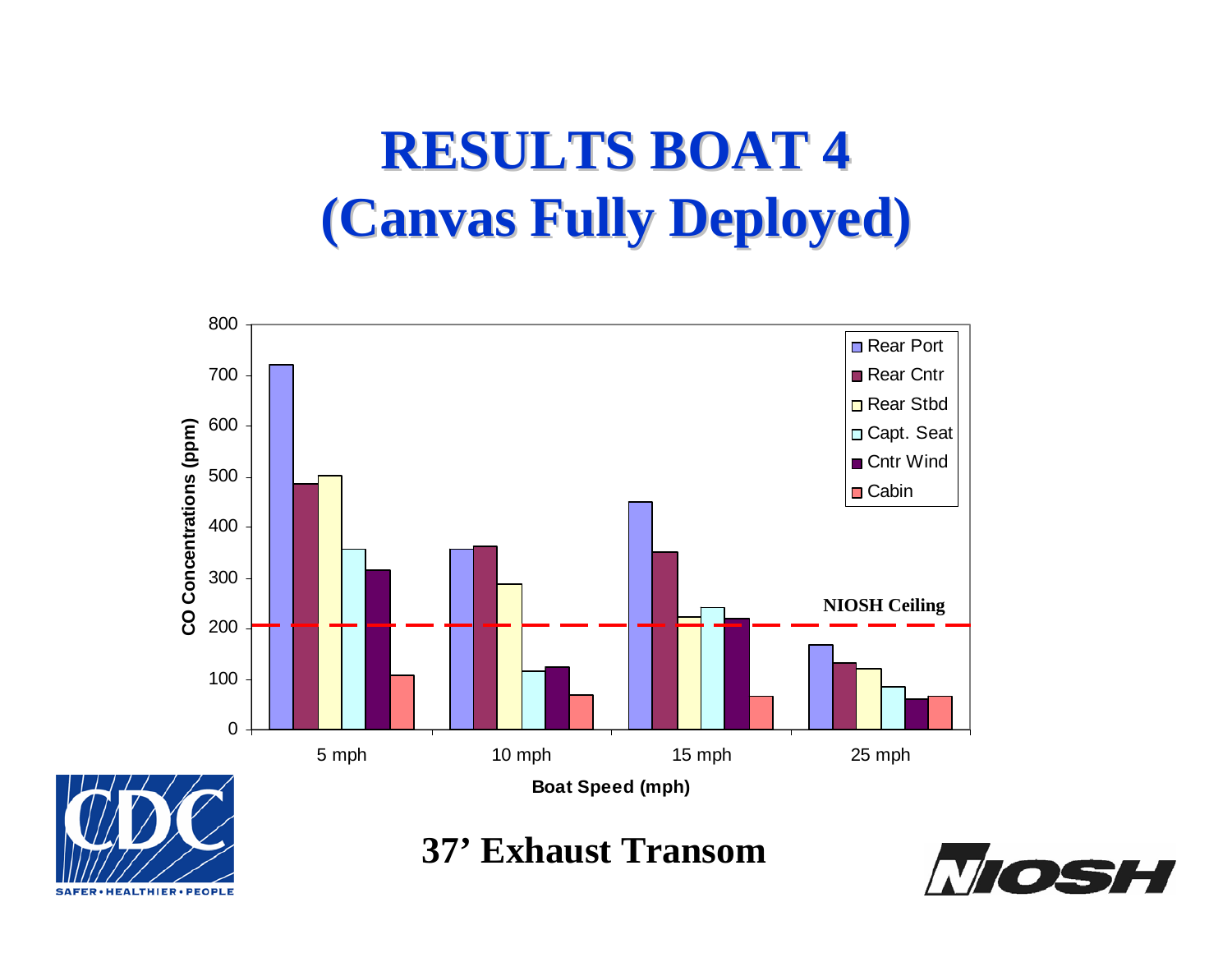#### **RESULTS BOAT 4 RESULTS BOAT 4 (Partial Canvas) (Partial Canvas)**





#### **37' Exhaust Transom**

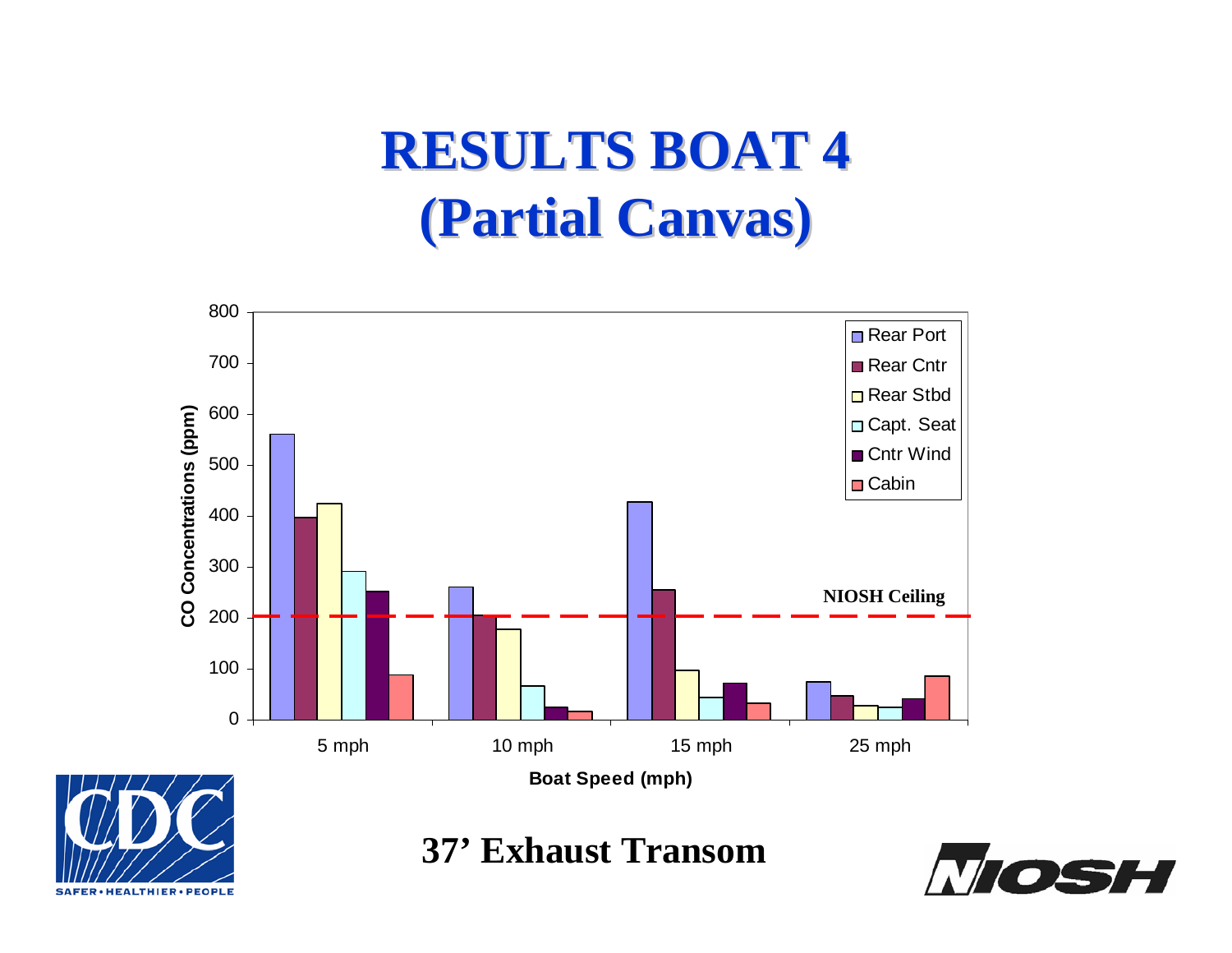#### **RESULTS BOAT 4 RESULTS BOAT 4 (Bimini Top)**





**37' Exhaust Transom**

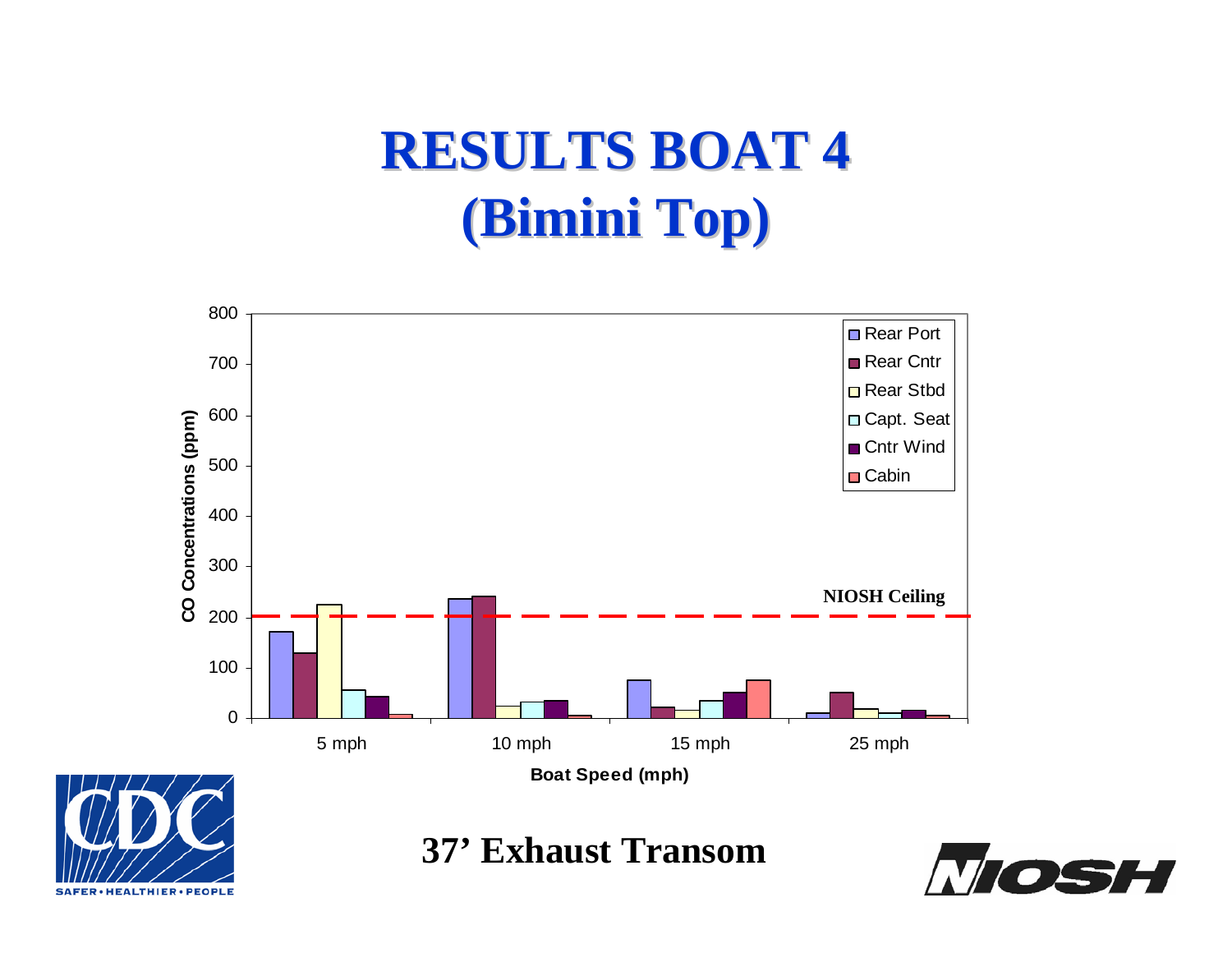### **RESULTS BOAT 1 RESULTS BOAT 1 (Canvas Fully Deployed) (Canvas Fully Deployed)**



**31' Exhaust Hub**

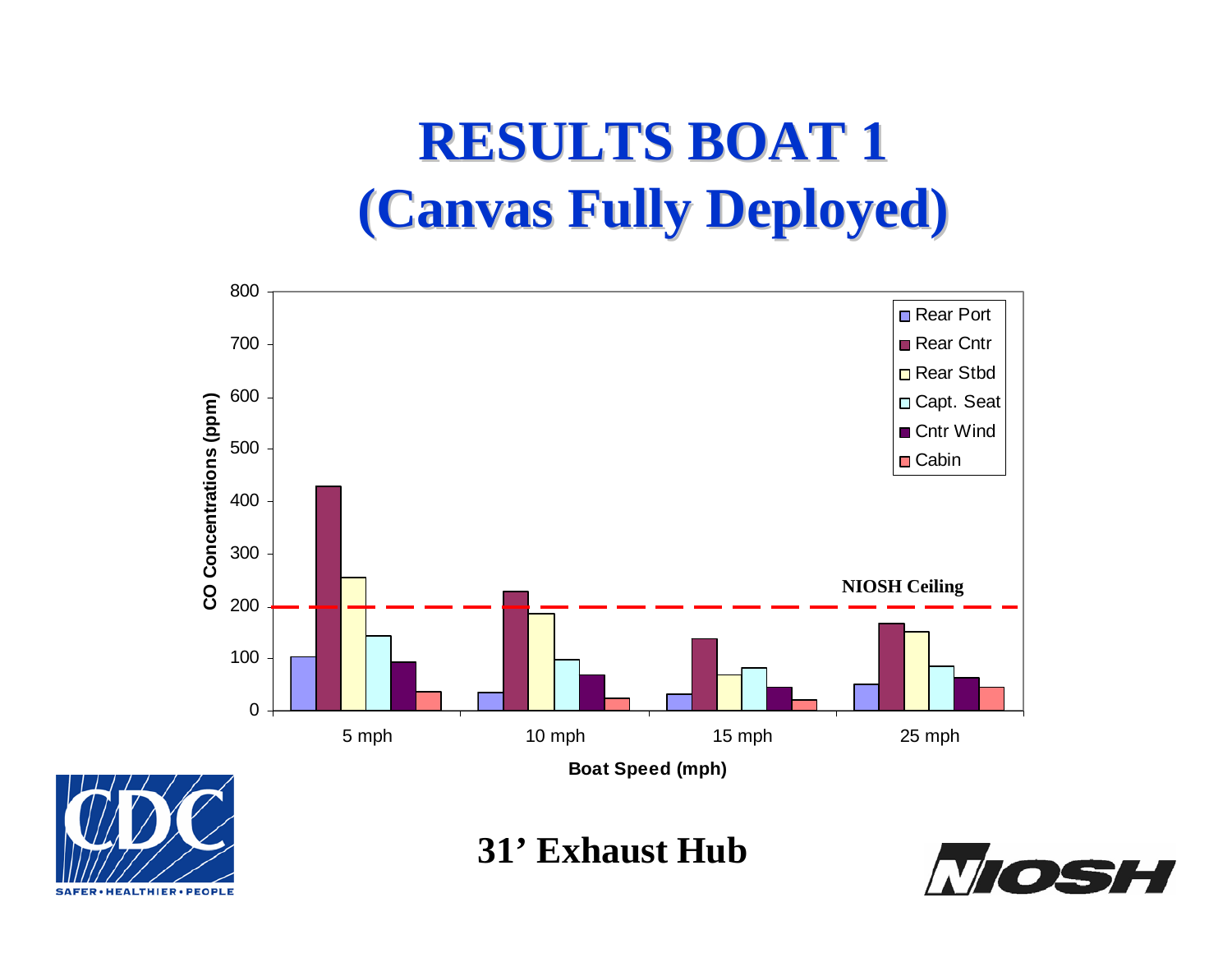#### **RESULTS BOAT 1 RESULTS BOAT 1 (Partial Canvas) (Partial Canvas)**





**31' Exhaust Hub**

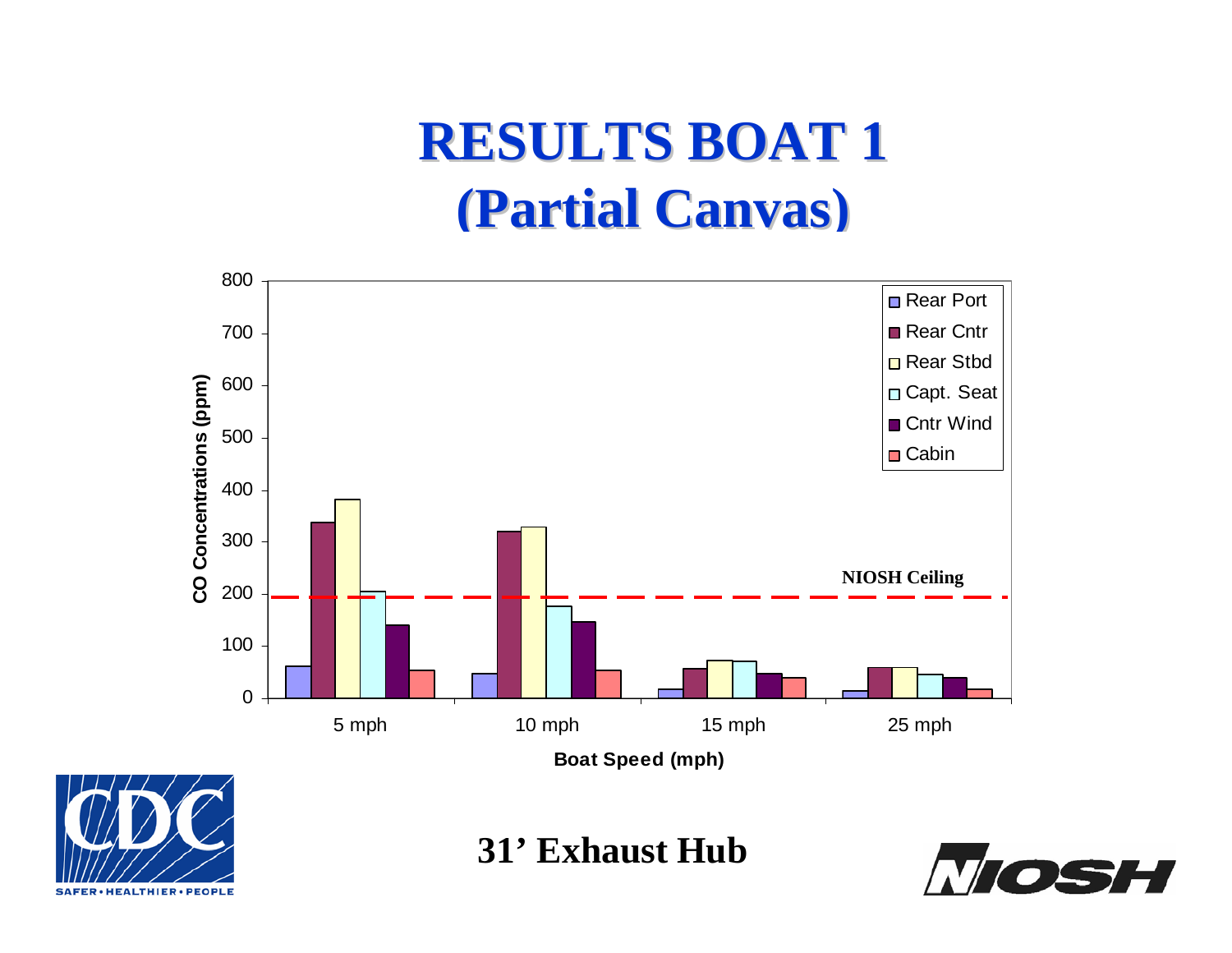### **RESULTS BOAT 1 (Bimini Top)**



**31' Exhaust Hub**

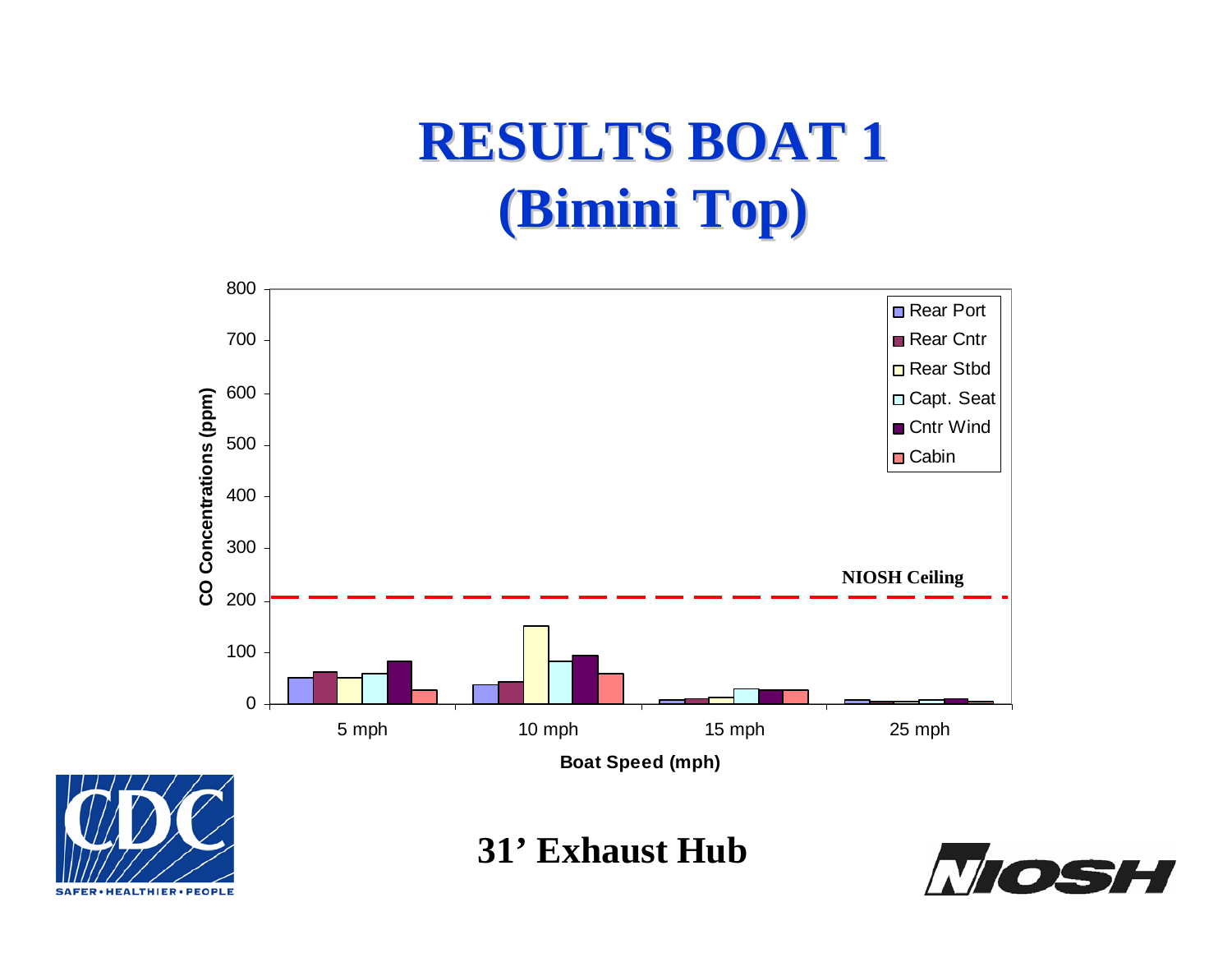### **RESULTS BOAT 3 RESULTS BOAT 3 (Canvas Fully Deployed) (Canvas Fully Deployed)**





**40' Sides and Underwater**

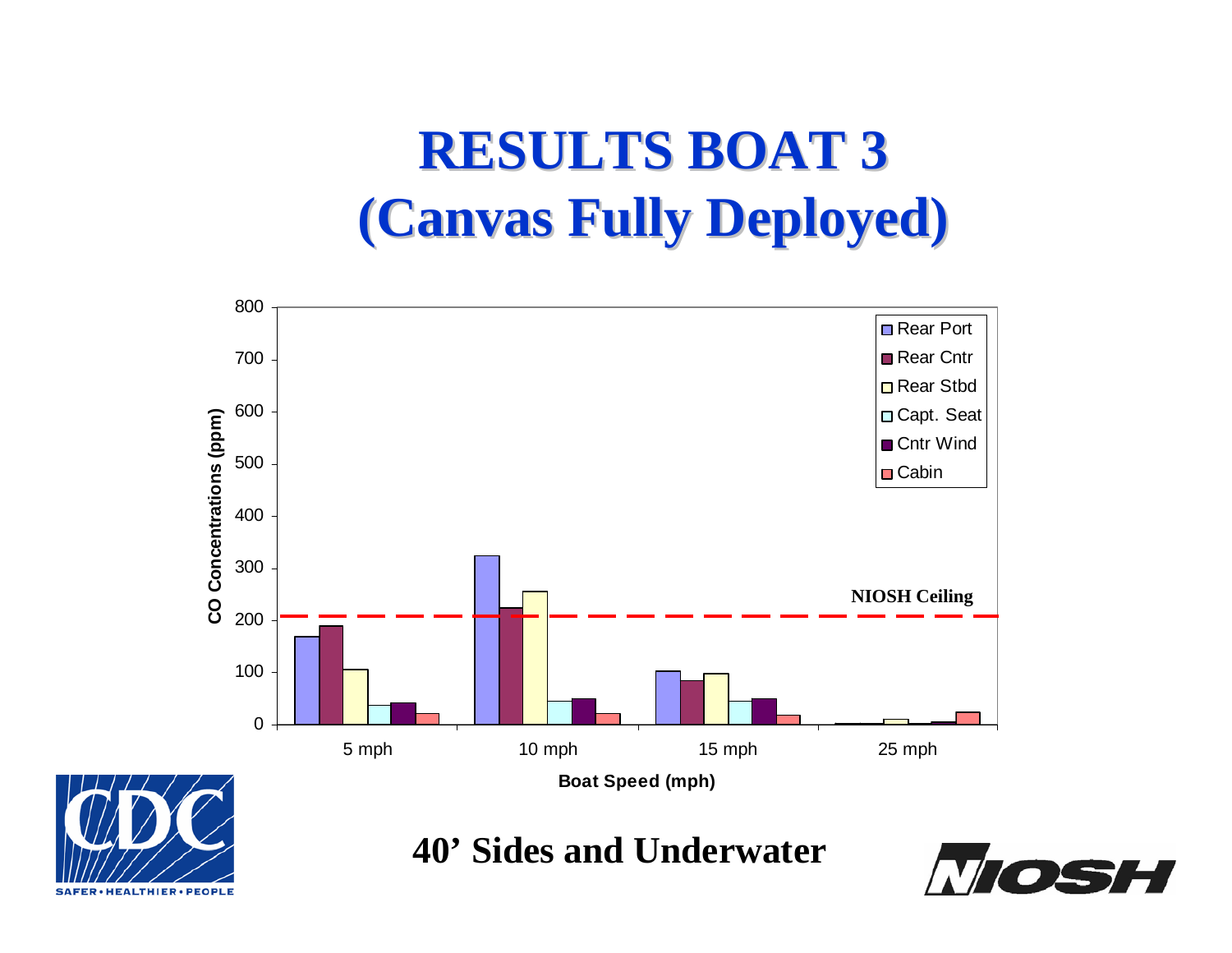#### **RESULTS BOAT 3 RESULTS BOAT 3 (Partial Canvas) (Partial Canvas)**





**40' Sides and Underwater**

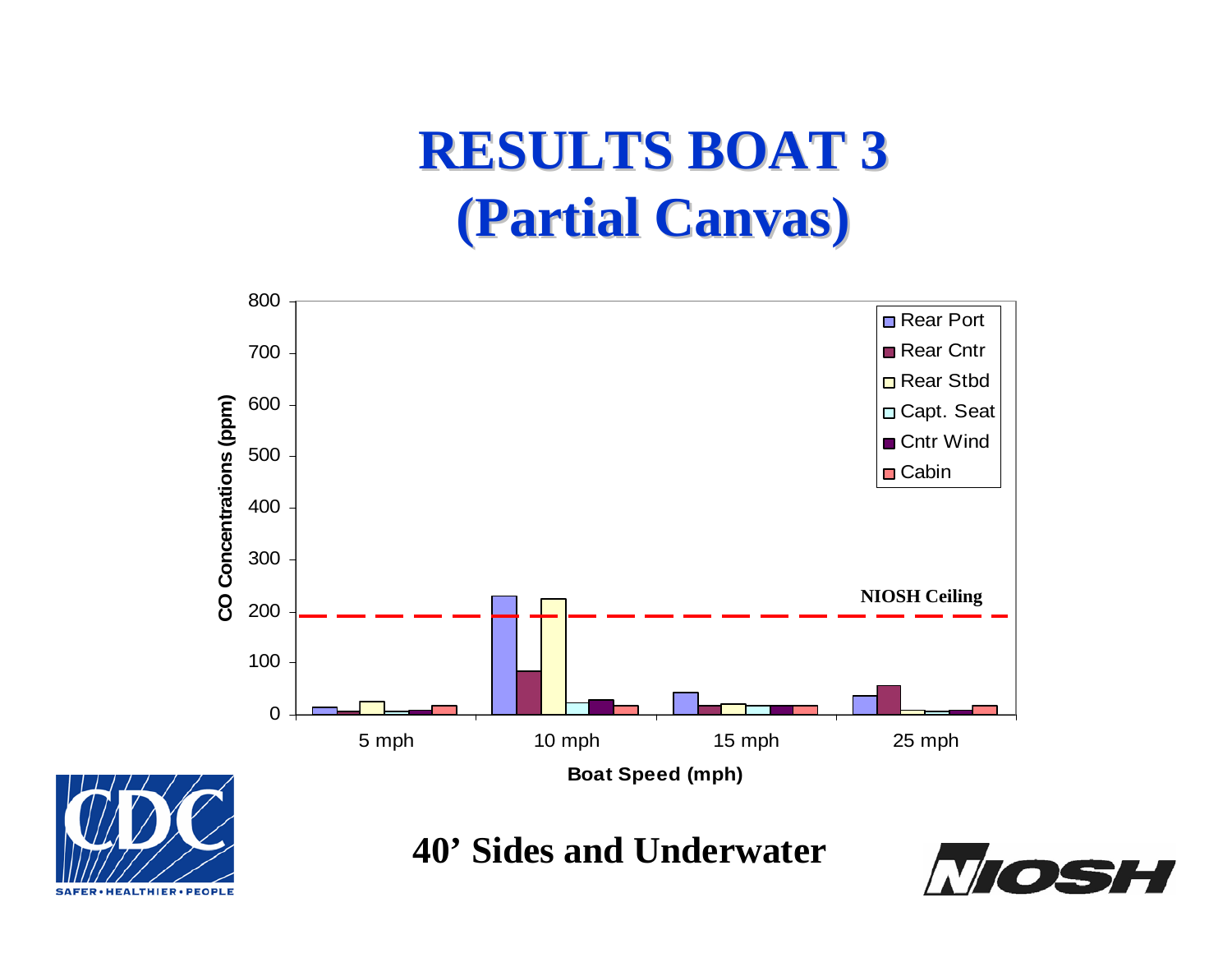### **RESULTS BOAT 3 RESULTS BOAT 3 (Bimini Top)**





**40' Sides and Underwater**

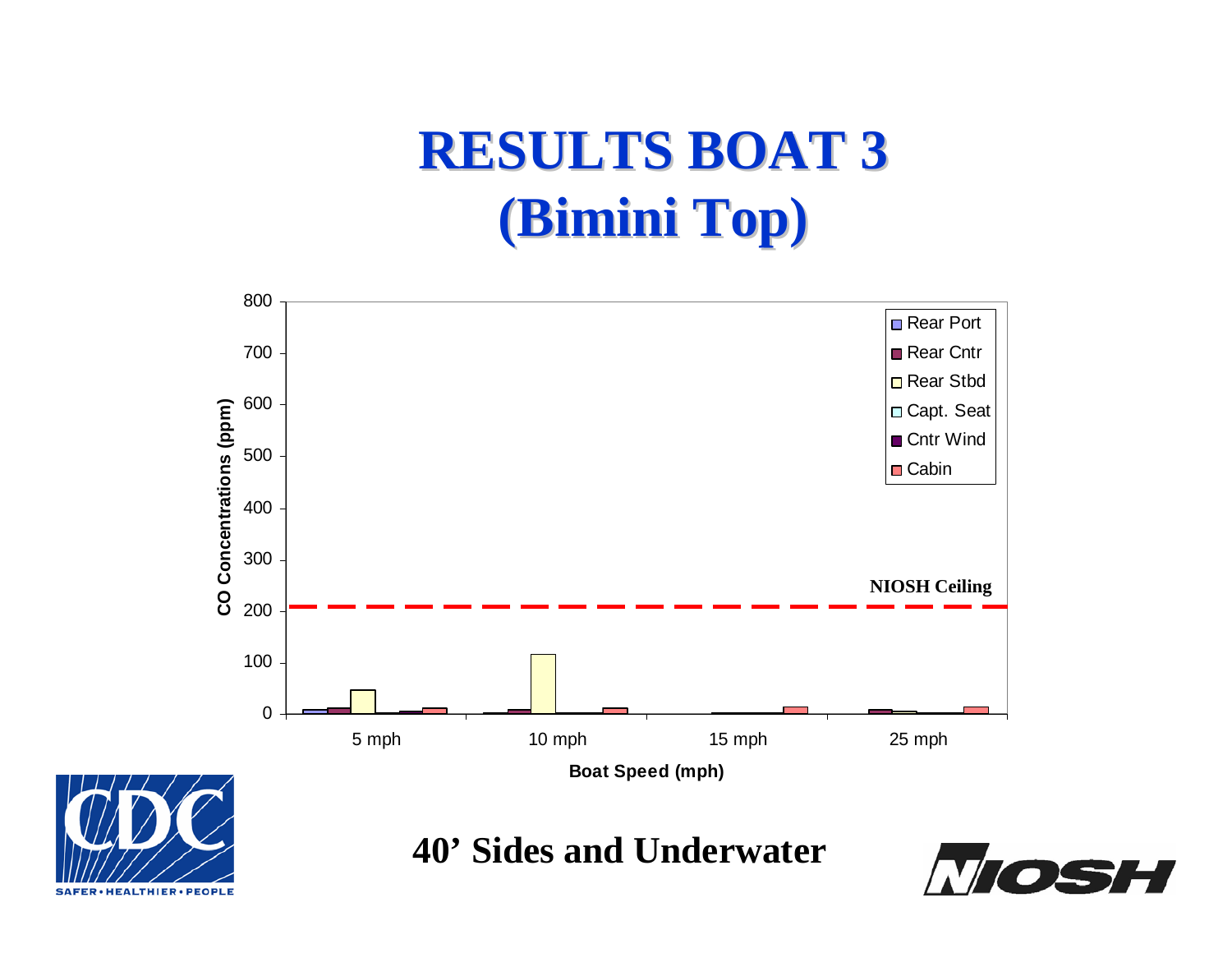#### **RESULTS RESULTS BOAT COMPARISON (CANVAS FULLY DEPLOYED) (CANVAS FULLY DEPLOYED)**



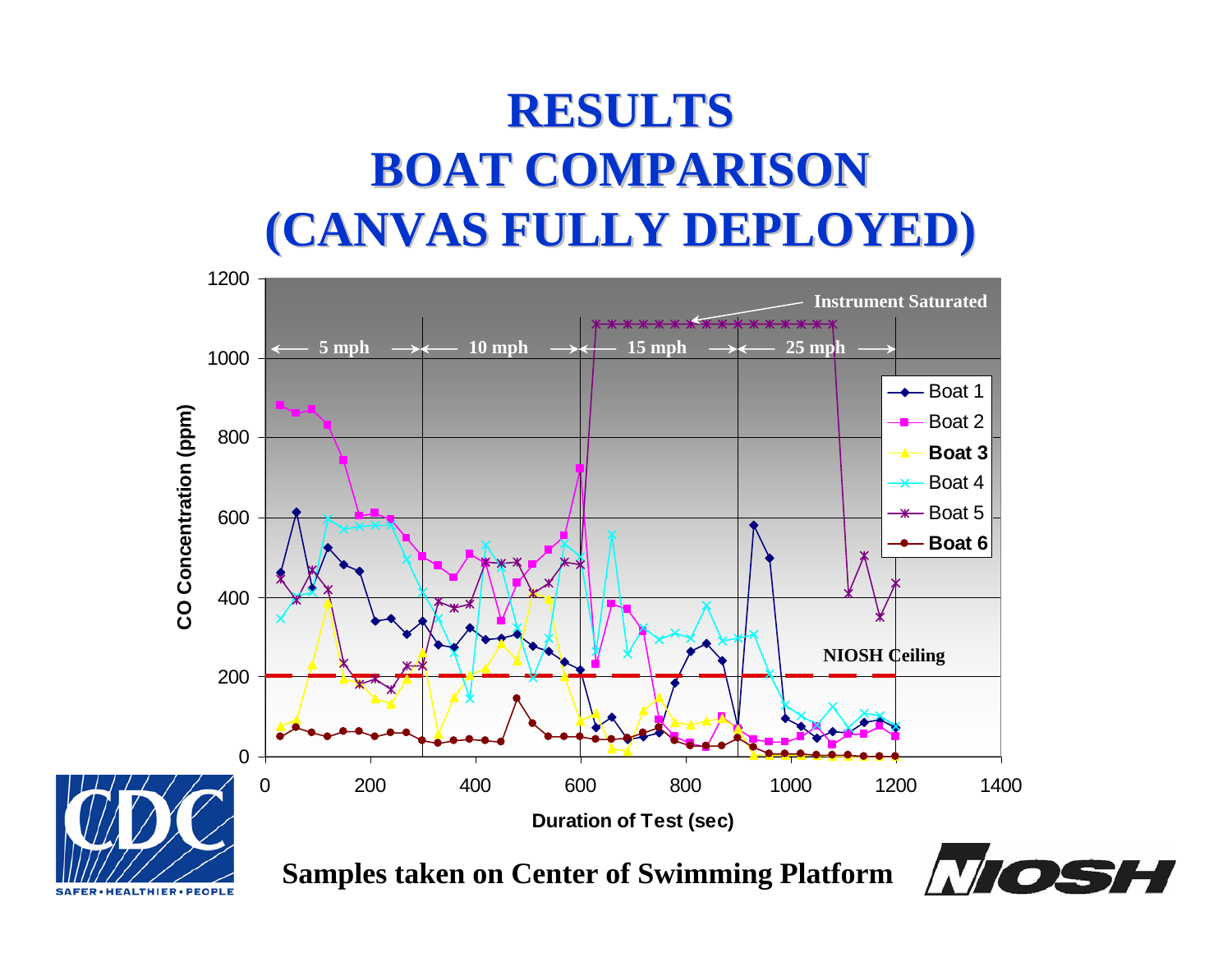#### **RESULTS BOAT COMPARISON BOAT COMPARISON (BIMINI TOP ONLY) (BIMINI TOP ONLY)**



**Samples taken on Center of Swimming Platform**

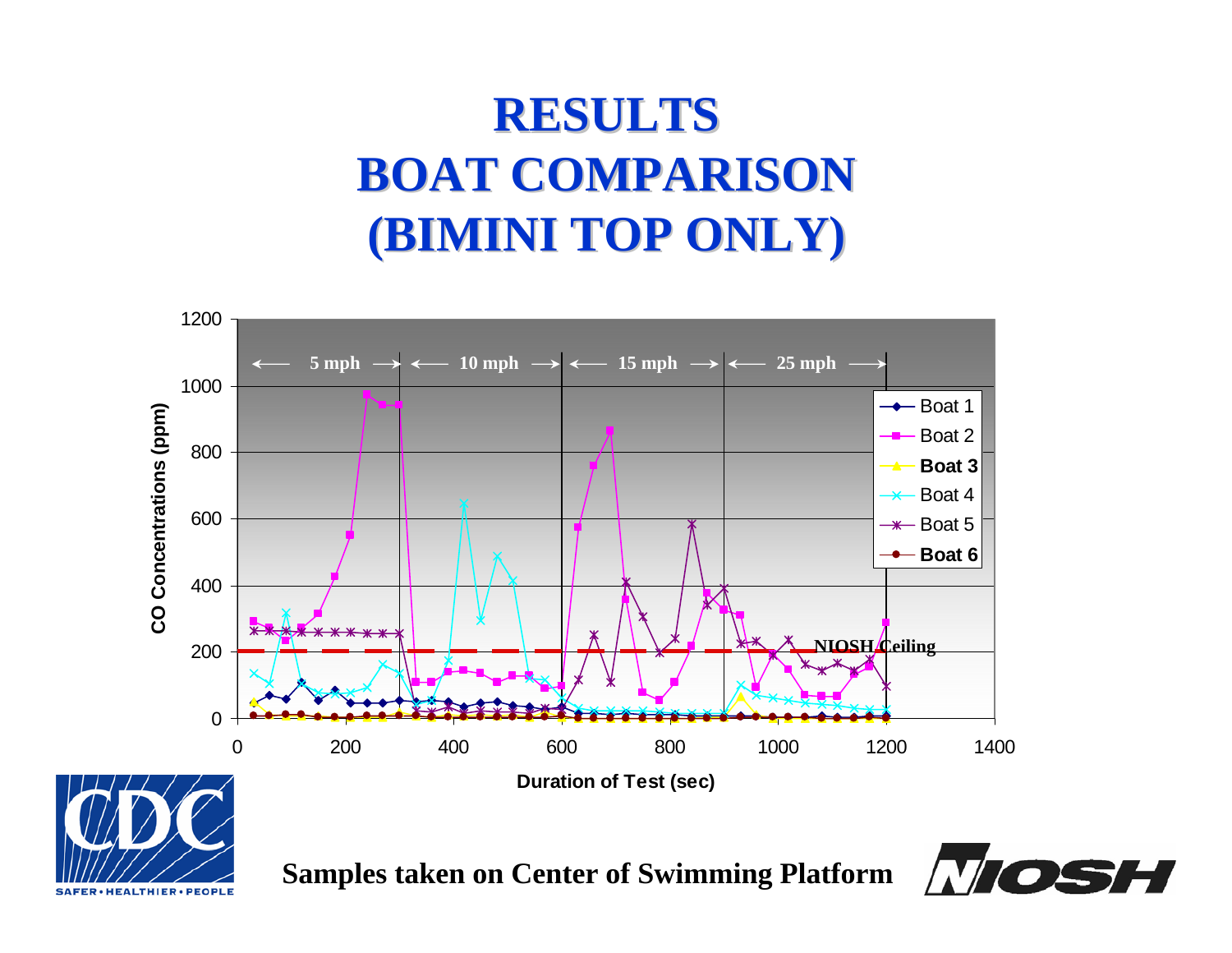## **RESULTS RESULTS**

#### **EXHAUST COMPARISON 4 BOATS EXHAUST COMPARISON 4 BOATSCENTER OF STERN (BIMINI TOP ONLY) CENTER OF STERN (BIMINI TOP ONLY)**





- **Boat 1: 31' Exhaust Hub**
	- **Boat 4: 37' Exhaust Transom**
- **Boat 3: 40' Exhaust S&U**• **Boat 6: 36' Exhaust S&U**

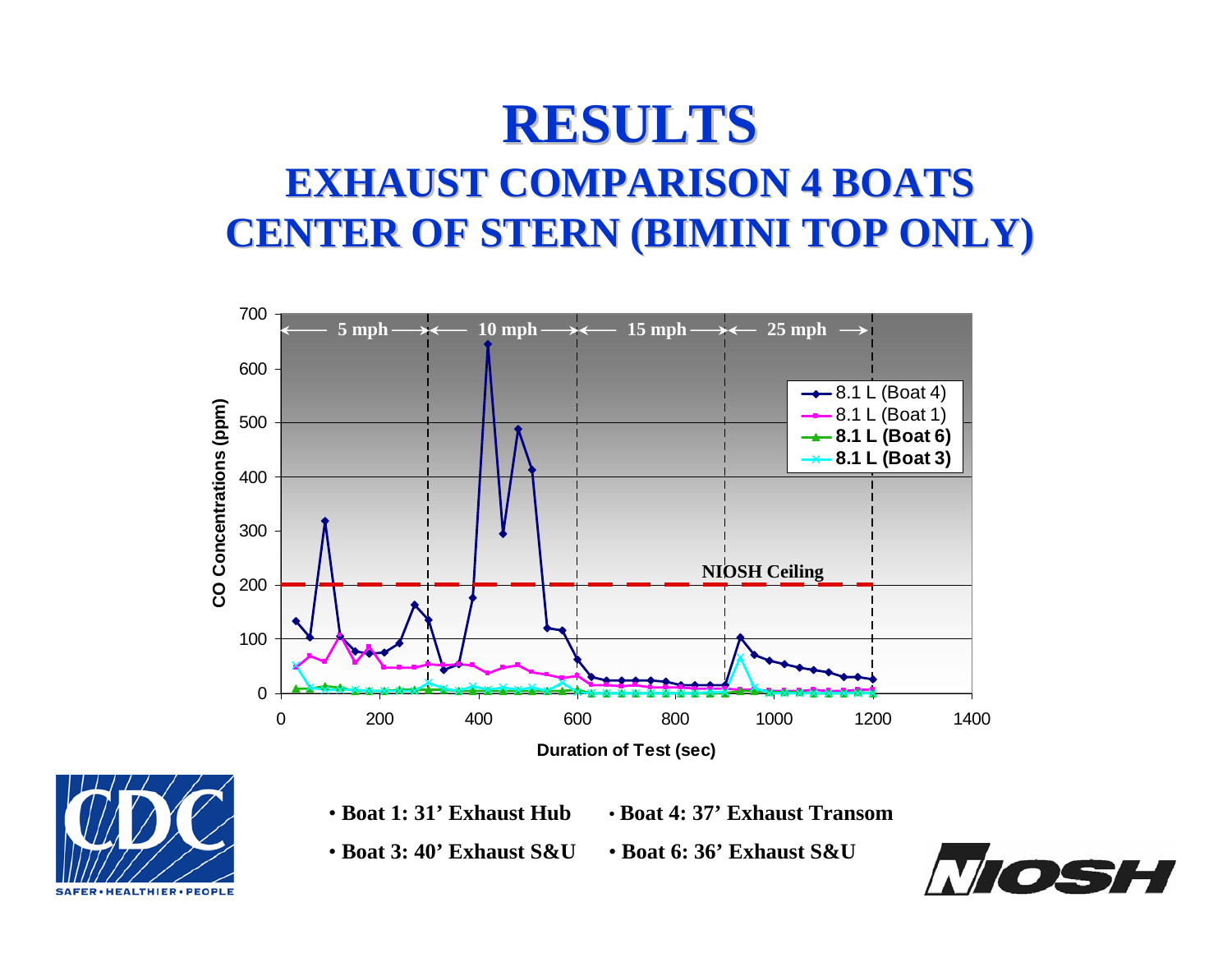## **RESULTS SUMMARY RESULTS SUMMARY**

- When canvas is deployed, CO concentrations reached instantaneous levels above the IDLH near the swimming platform for some of the evaluated boats.
- Canvas configuration significantly affects CO concentrations in the cockpit area.
- At low speeds and going into the wind with canvas fully deployed, with no forward hatches, windows nor front panels opened, the station wagon effect is maximized pulling significant amounts of CO into the cockpit.
- Different exhaust configurations have a major impact on how CO concentrations are entrained into the cockpit and occupied areas.



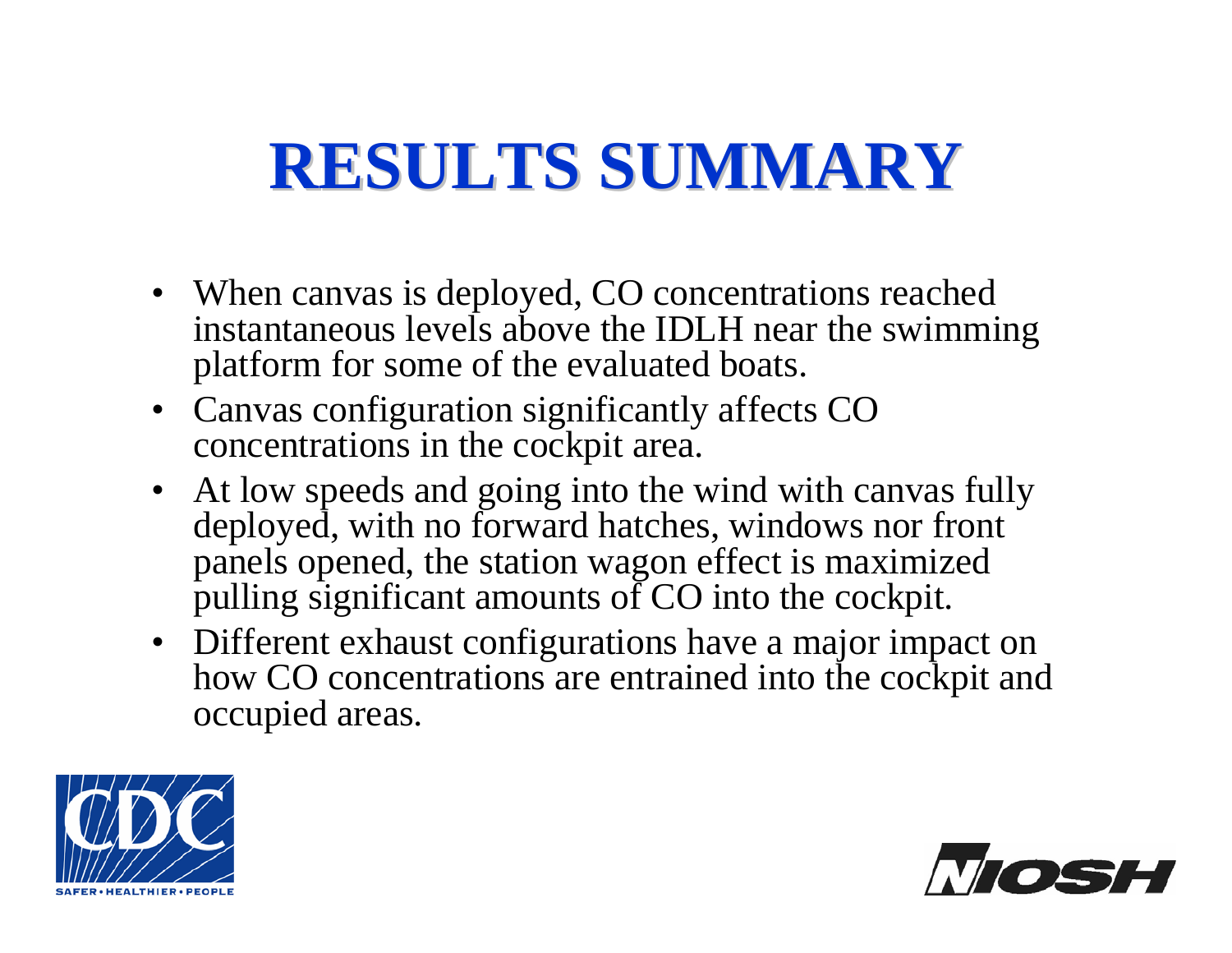## **RESULTS SUMMARY RESULTS SUMMARY**

- CO concentrations are typically higher at the stern of the boat and gradually lower as you move forward.
- Stationary smoke tests into the engine compartment showed satisfactory sealing of the bulkhead between the engine and adjacent compartments on all boats.
- Warning labels were missing important information to properly warn users of potential hazards and preventive/corrective measures to prevent CO poisonings.
- With the cabin door closed, the cabin is typically under negative pressure when the A/C is running. This condition can lead to CO intrusions if a leak should occur.



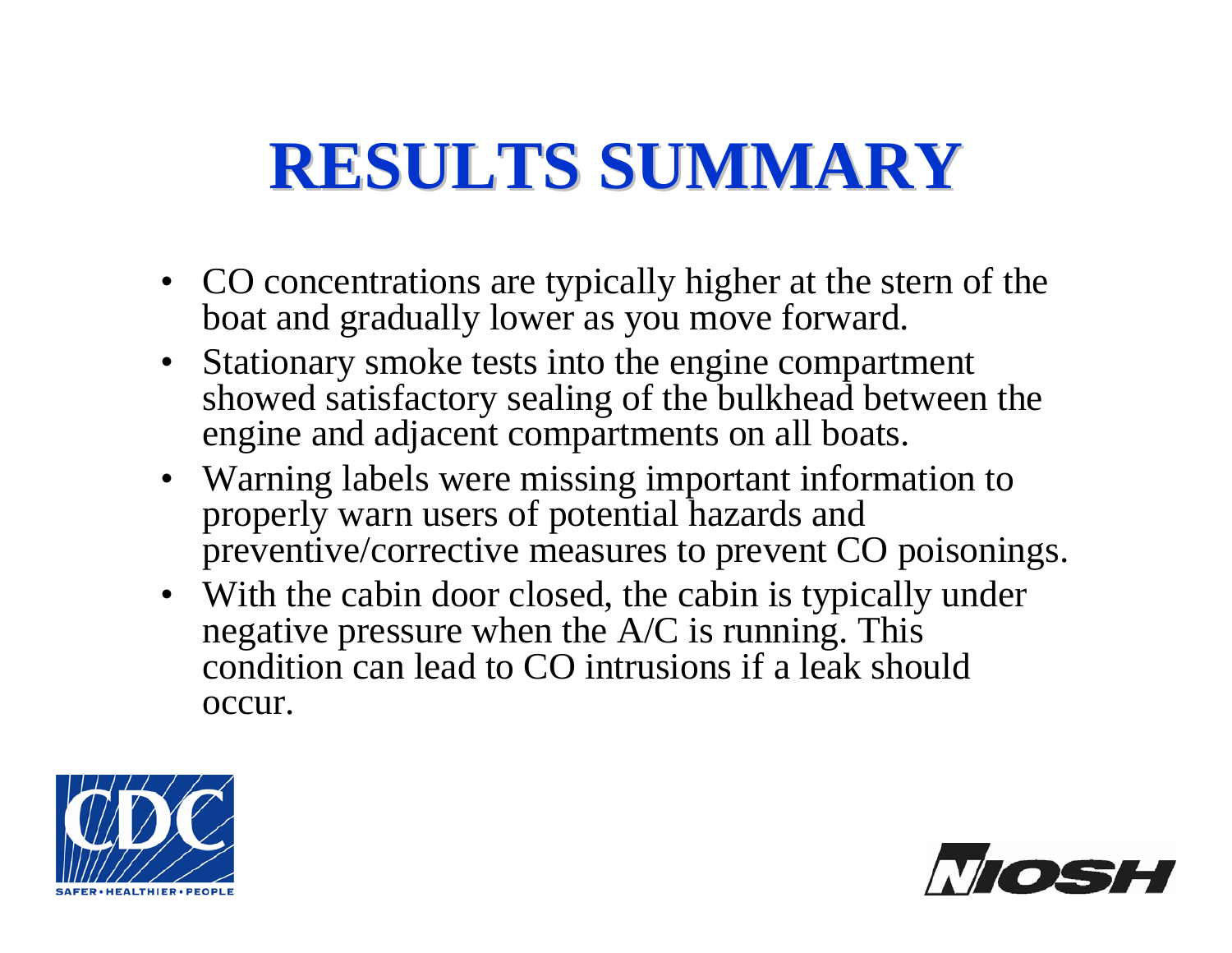## **DISCUSSION DISCUSSION**

- Evaluation of 6 express cruisers showed that most propulsion and generator engines produced hazardous CO concentrations near the stern.
- These concentrations are particularly hazardous for boats operating at idle or at slow speeds with canvas fully deployed or for a boater *near exhaust outlets.*
- Exhaust configuration and fresh air ventilation of cockpit area plays an important role on the CO concentrations into the cockpit and occupied areas.
- It seems to be apparent, by observing the charts, that high CO concentrations are also a problem outside the enclosure on the swim platform and a bigger problem with canvas deployed than when it is not deployed



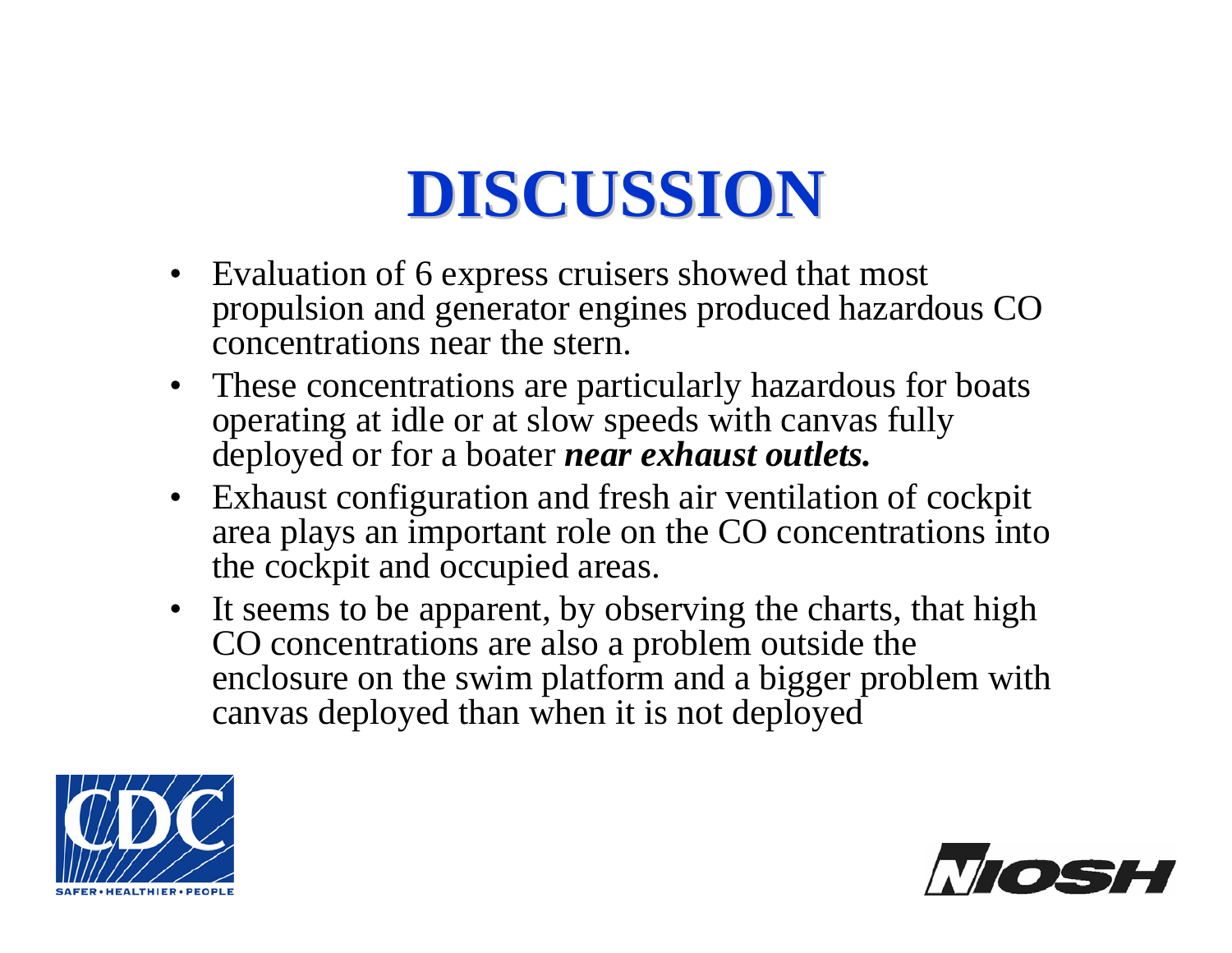## **CONCLUSIONS & RECOMMENDATIONS RECOMMENDATIONS**

- Underwater exhaust will significantly reduce CO concentrations inside the cockpit compared to surface exhaust.
- Some canvas configurations should not be used while boat is moving or propulsion and/or generator engines are running.
- Study the possibility of adding force draft blowers into the cabin to create a positive pressure minimizing the potential for CO intrusions. Auxiliary blowers can be fitted and routed to ventilate cockpit and swim platform to minimize/break the negative pressure areas throughout the vessel.



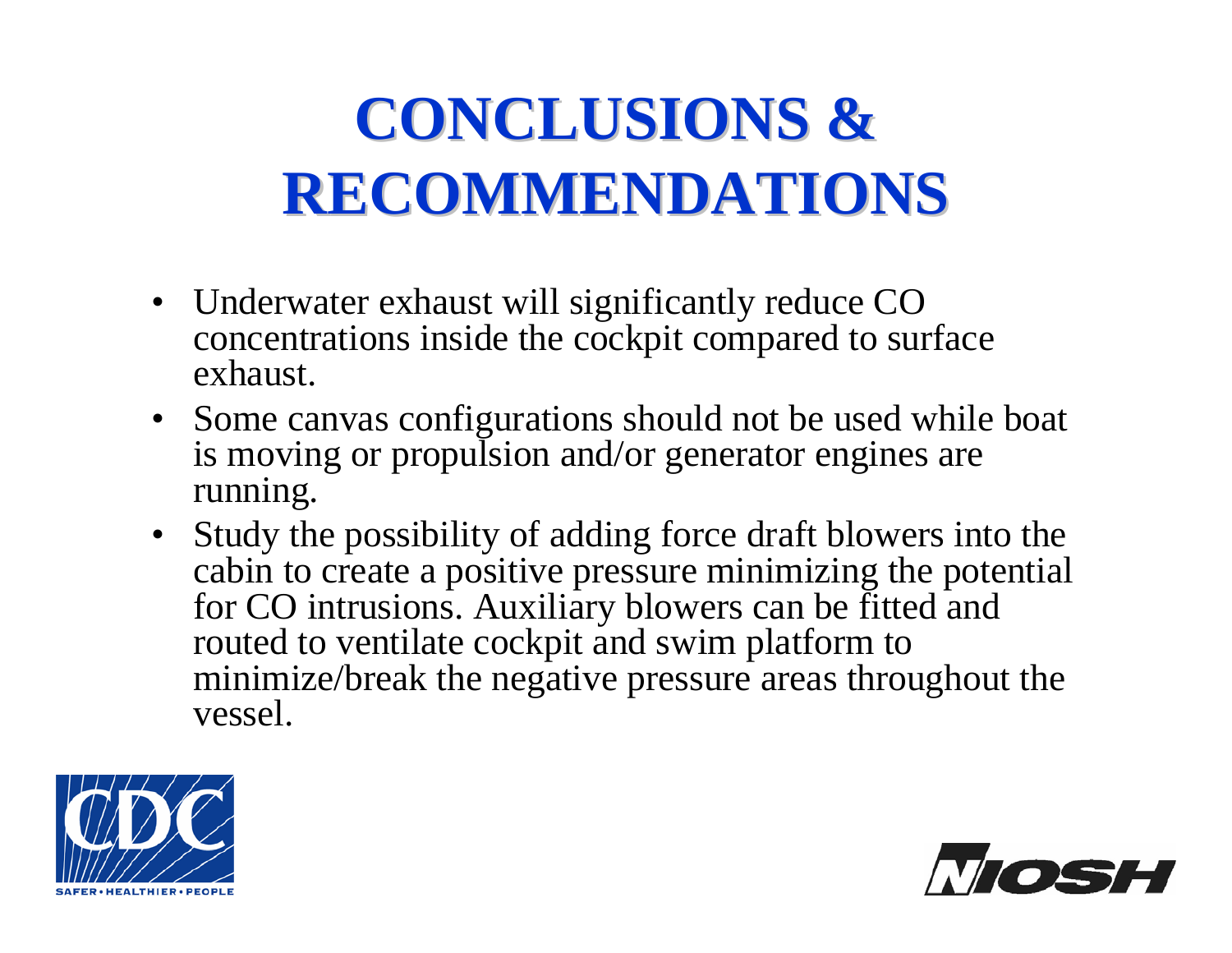## **CONCLUSIONS & RECOMMENDATIONS RECOMMENDATIONS**

- Encourage the cabin sliding door suppliers to develop better sealing of these doors.
- Encourage windshield manufacturers to study the possible ventilation through the center and side wings of the windshield.
- Due care should be exercised when designing the powered ventilation system on the engine compartment to locate the air intake on the opposite side of the generator exhaust, potentially moving the intake much forward on the vessel.
- Continue development of cleaner burning engines with catalytic converters since they have the potential to greatly reduce CO concentrations to safer levels.